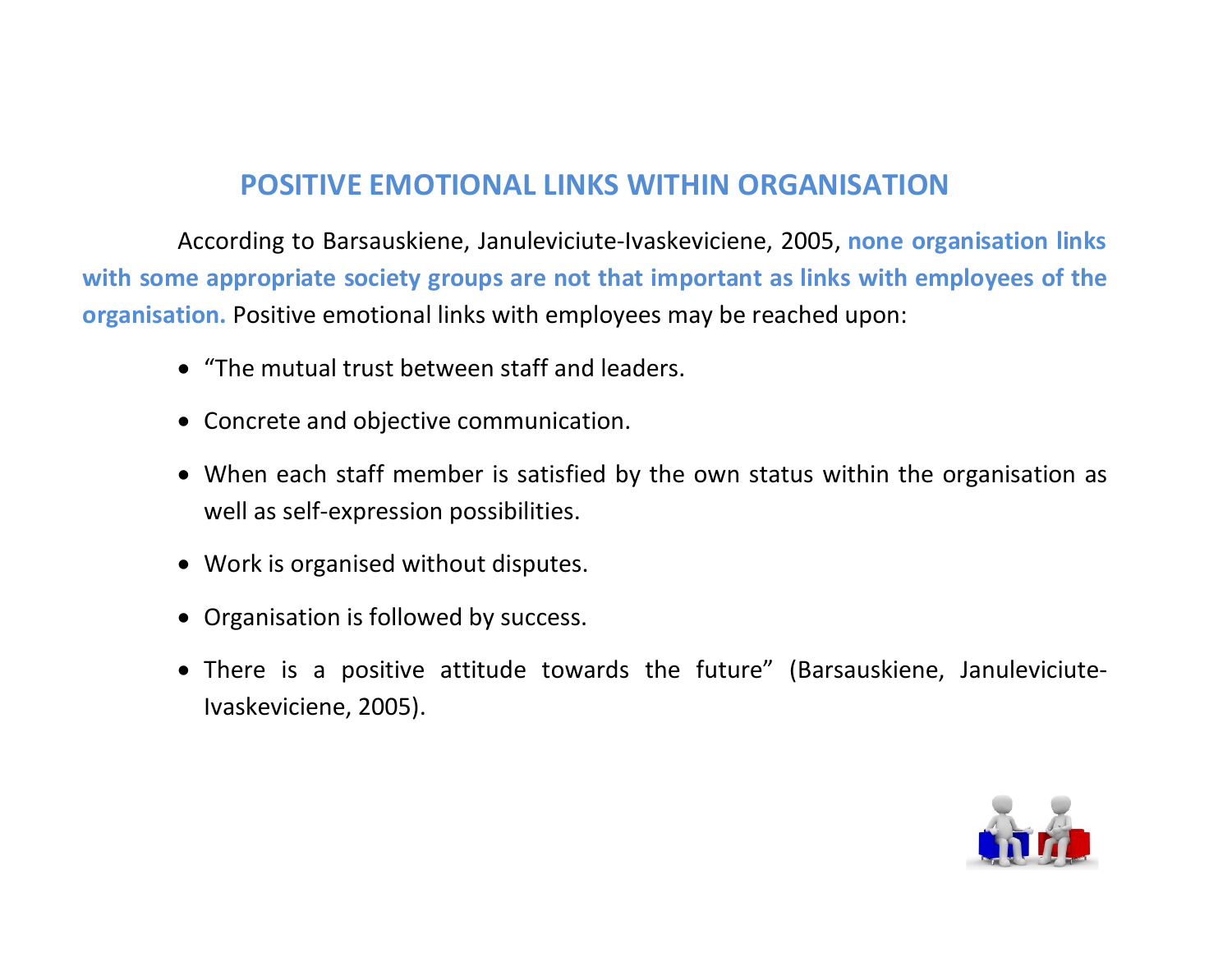In order to satisdfy these preconditions, it is important to give all staff the relevant information about activity of organisation (employment possibilities, working conditions, salary, development, finances and etc.), to encourage the staff to express own opinion.

Moore, Kalupa, 1985 state that communication inside the organisation must be based on the following principles:

- Leaders must share information with staff.
- Information may be provided in written form.
- Information is to be written in simple, easily understandable words.
- Information is to be prepared by competent staff members.
- Information cannot be distorted or misleading.
- Information must be informative, concrete and presented on time.
- Information is to be presented in small amounts.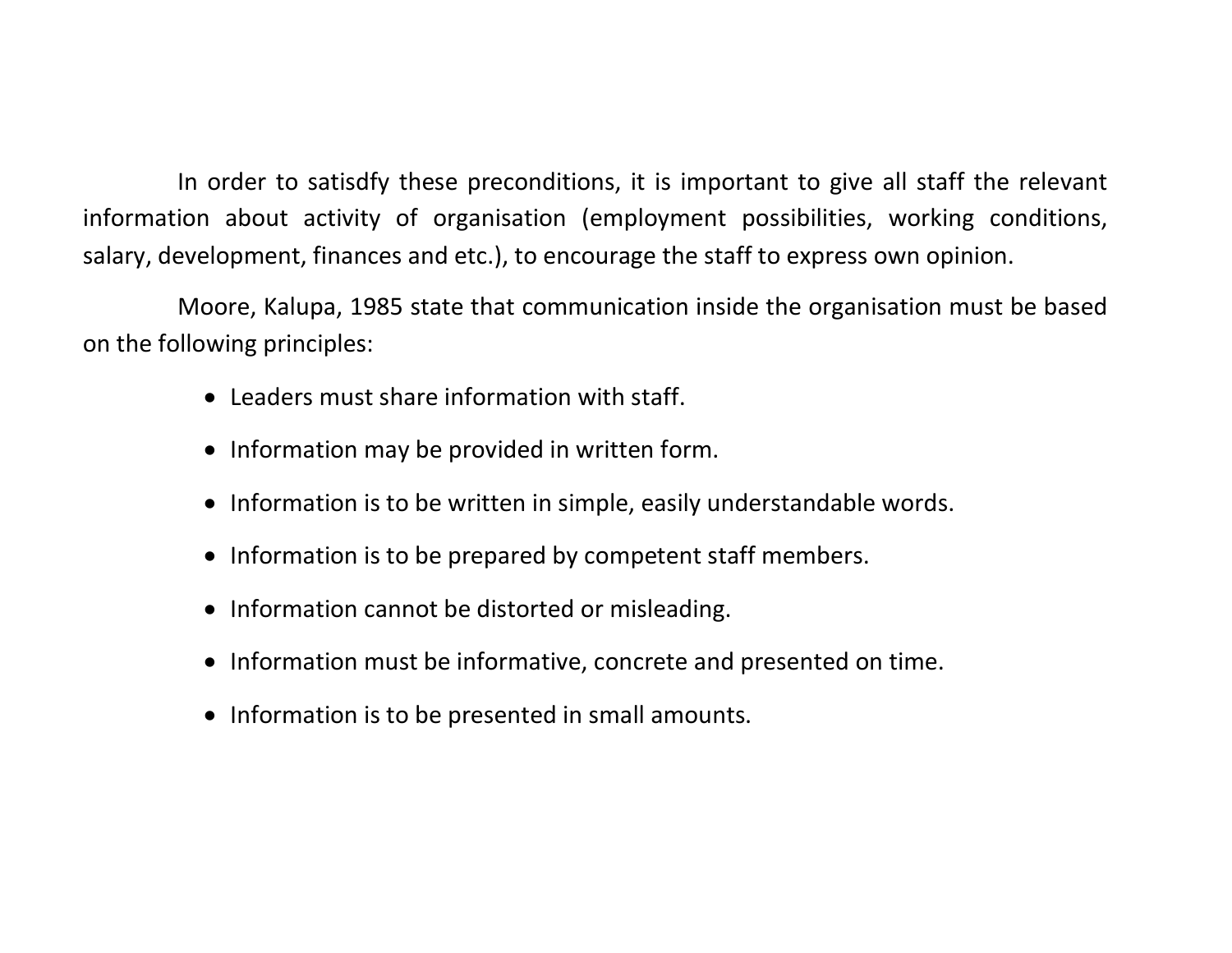Therefore, upon appropriate communication it is possible to attain that the behaviour of people is matched and leads to decisions upon some concrete issues, because "life of organisation contains many issues that are to be determined and this decision is to be maintained until it satisfies everybody" (Gazarian, 2013).

Decided issues form the culture of organisation. According to Gazarian, 2013, adequate culture does not form internal tensions, erosion of relations. A leader must communicate what concrete issues are to be like and he must follow these decisions by himself.

"Culture is developed via organisational communication that enables the direct or indirect share of knowledge among individuals as well as the understanding about the surrounding physical, social and mental environment" (Raisiene, Vanagas, Zuromskaite et al., 2014).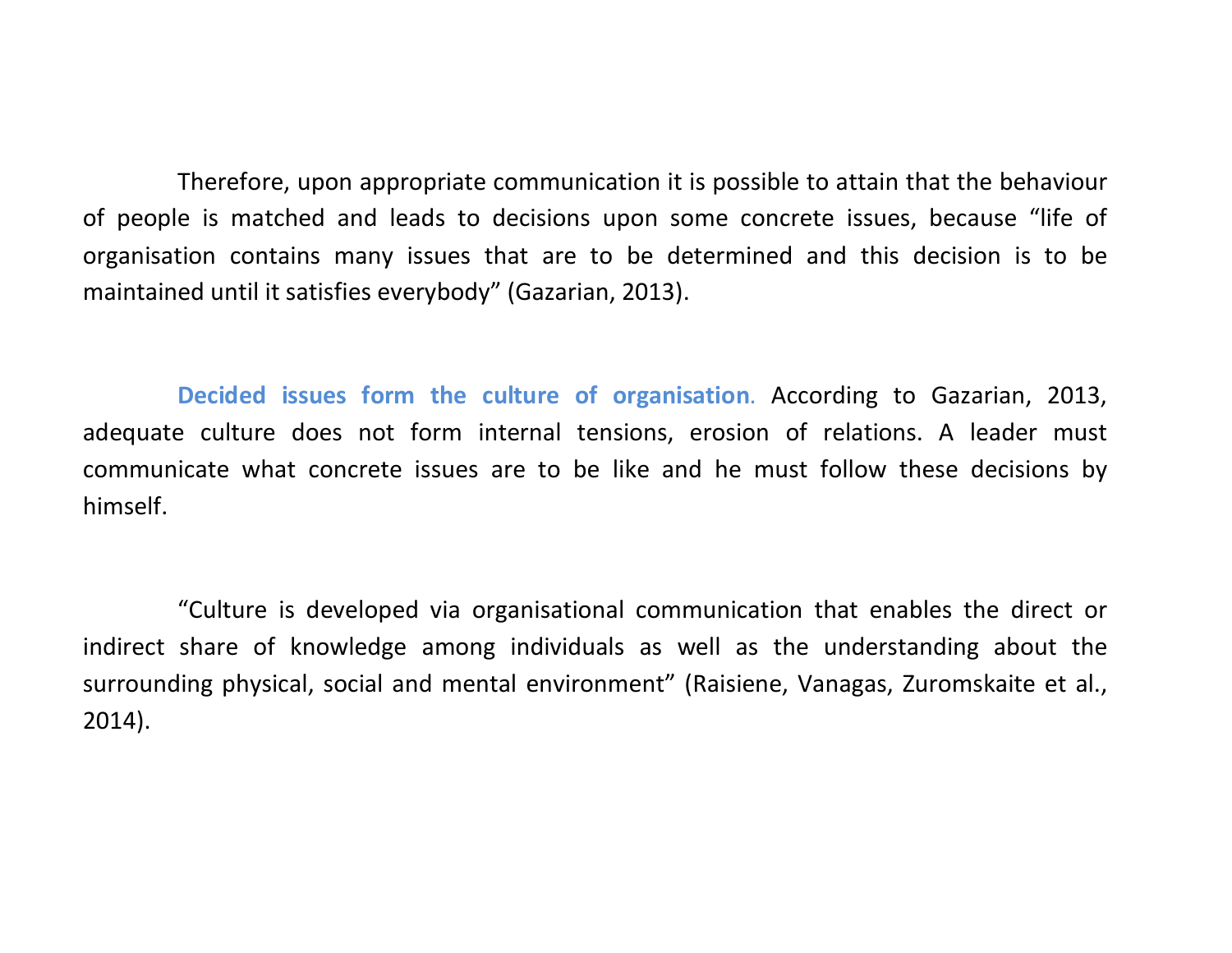Raisiene, Vanagas, Zuromskaite et al., 2014 stress the role of communication upon analysis, assessment, development and improvement as well as changing the organisational culture that is identified as the appropriate organisational culture by the following features:

- Recognition and assessment of versatility.
- Cherishing staff and conscious behaviour with each worker.
- Respect to the input of each worker.
- Each staff member is proud of the own organisation as well as of the task implemented.
- Equal possibilities to all workers to reveal oneself within the organisation.
- All members are invited to discussions about problems of order and the whole organisation.
- Competent leaders of the organisation.
- Ability to compete within the market by innovations.
- Low staff change rate.
- Investment to learning, teaching/ training and staff knowledge.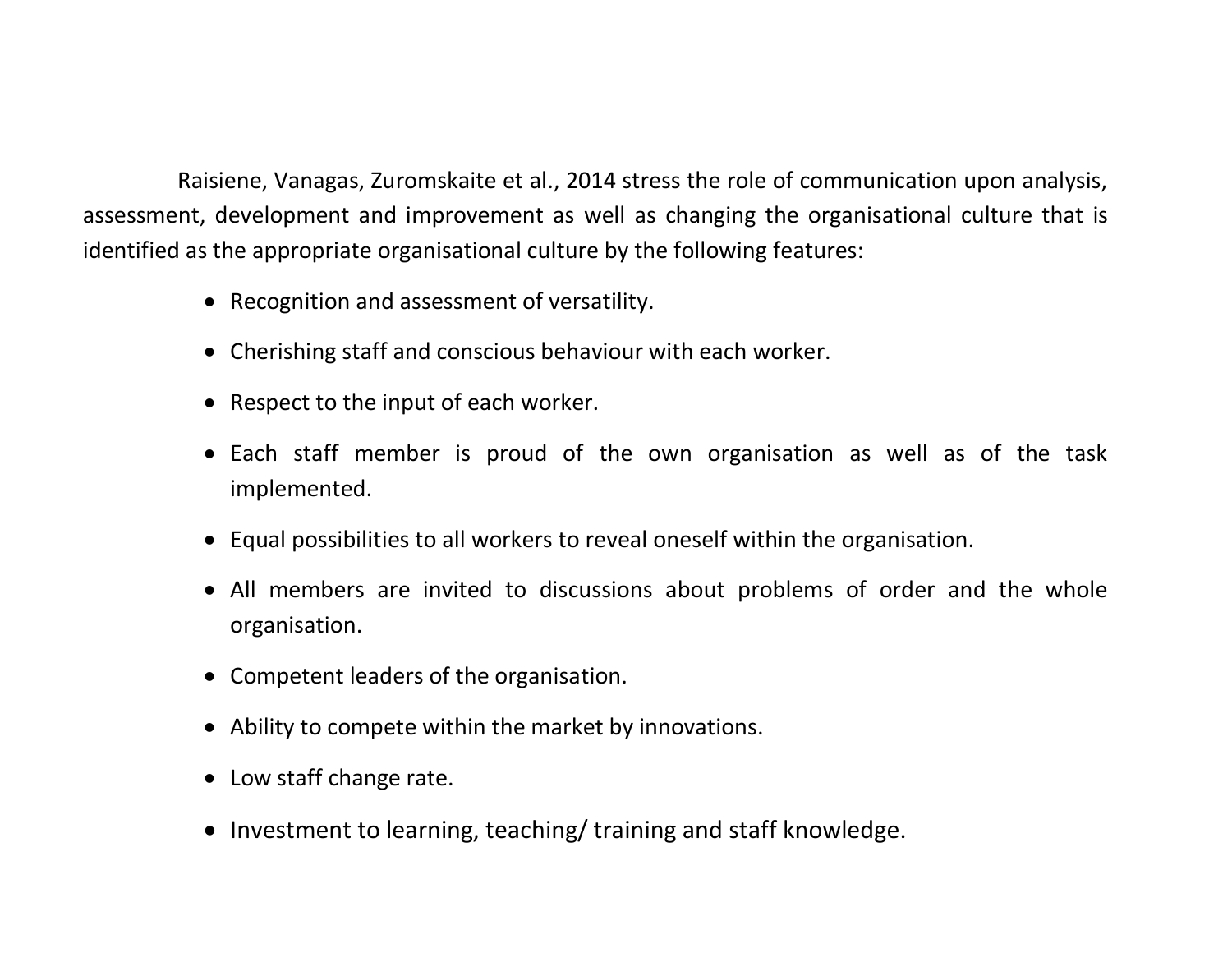Covey, 2007 states that the organisational culture affects the institutional and personal trust by workers – the main factor, affecting achievements of all organisation.

Trust appears under following premises:

- Sharing feelings and thoughts.
- Sharing personal information.
- Rules and procedures, protecting rights of staff in organisation.
- Good personal knowledge of staff members.
- Previous experience when the trust was reasonable.
- Trust in good intentions of colleagues.

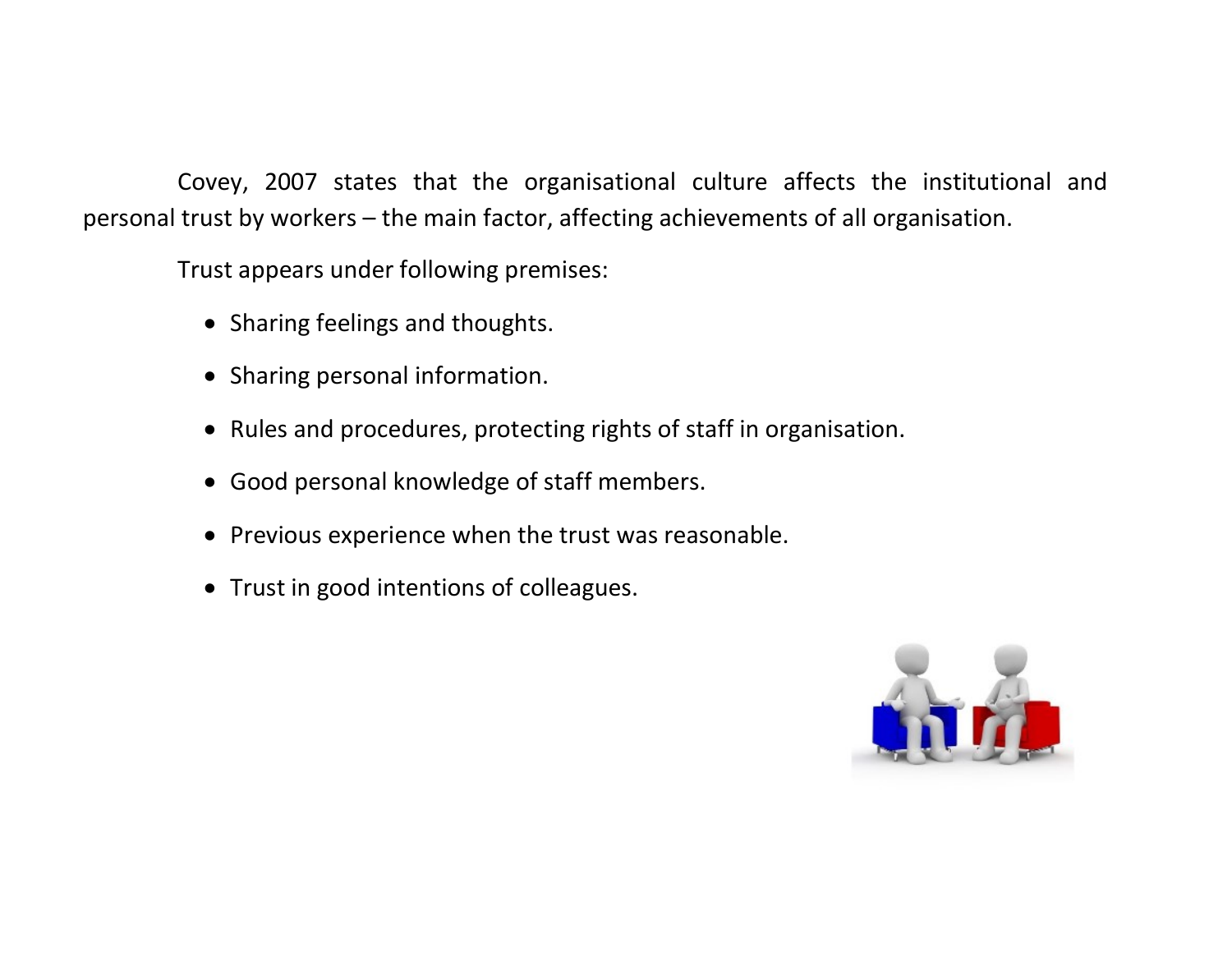Culture of organisation may be ethical, spiritual. Robins, 2003 states that a leader, aiming to develop the more ethical culture, must show the own example and is to develop and announce the code of ethics with the main values of organisation together with rules of ethics that are to be followed by workers. He must teach ethics by organising seminars and therefore must encourage ethical behaviour together punishing non-ethical one, develop protective mechanisms, e.g. establish positions of ethics' specialists and etc.

Today organisations stress not only ethics, but the spirituality. According to Robins, 2003, spirituality in work is the recognition that people have an internal life that stimulates the meaningful work within the community context. This means that people are seeking for a meaning, aim in their work.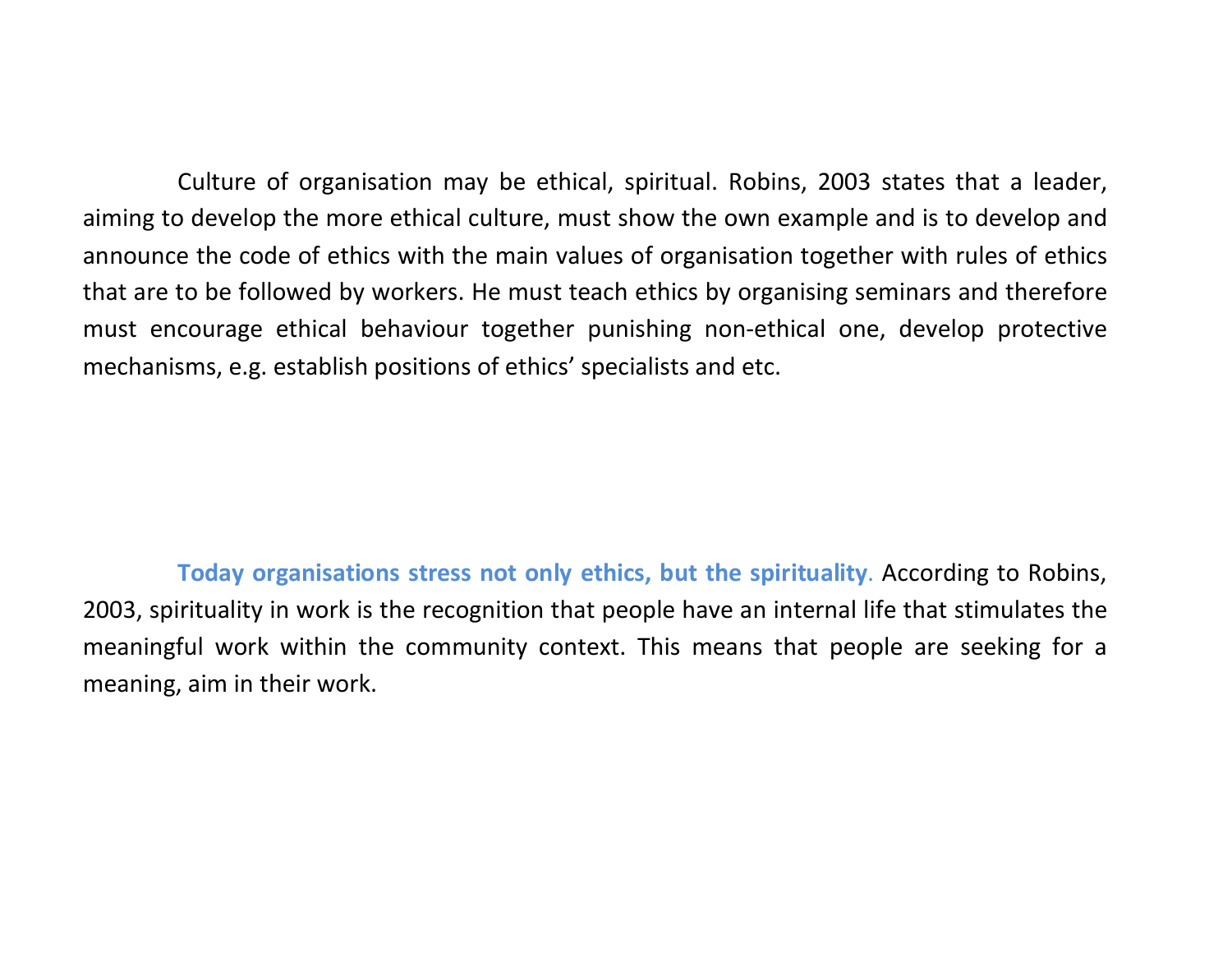Some features of spiritual organisations are separated:

- Strong sense of the aim: spiritual organisations develop their culture on the base of the meaningful aim; the profit is important, but it is not the main value.
- Attention to personal development: spiritual organisations recognise the value of people and not only give work, but aim at developing the culture for a constant learning. Upon recognition of the importance of people, organisations try to ensure that their staff members do not lose the work.
- Trust and openness: spiritual organisations are characterised by mutual trust, openness, consciousness, leaders are not afraid to accept own mistakes.
- Giving powers to staff: spiritual organisations have a climate of trust and constant learning, and this leads to possibility to authorise some staff members to solve some work-related issues independently.
- Tolerance to the self-expression: staff emotions are not hidden. Staff members are allowed to be themselves – to express feelings and moods.